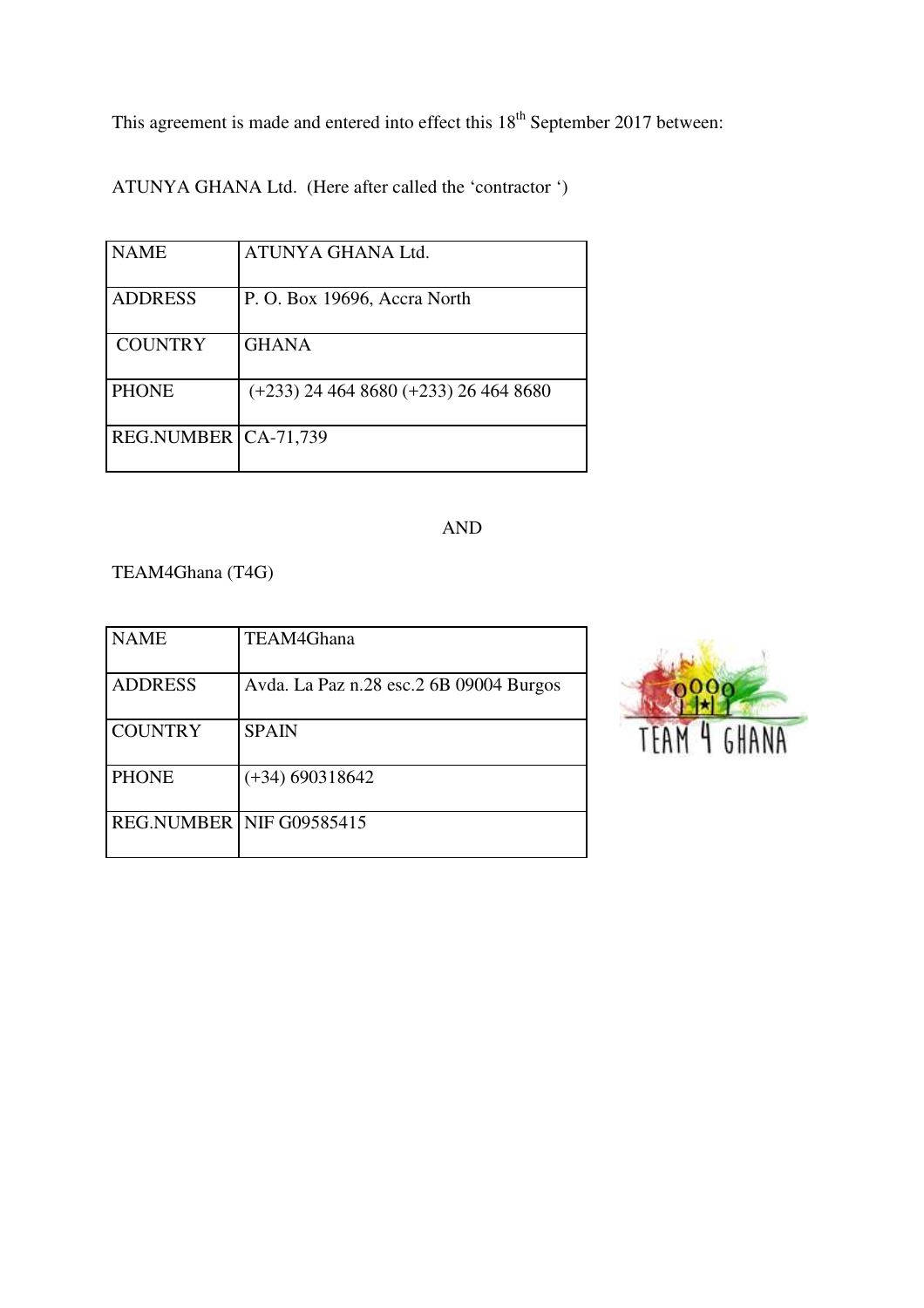#### **1. Scope of works**

The work consists of drilling boreholes and installation with hand pumps for community water supply. The work includes drilling boreholes, installation of casings and screens; provision of gravel packing; development of the boreholes; test pumping; obtaining rock and water samples; water quality analysis; platform casting and hand pump installation; as specified hereinafter and as directed by the Supervisor

#### Step 1

#### *Site Consultation/Basic feasibility study*

After the contract is signed, the contactor will arrange a site consultation. This will involve a representative of the drilling team and a member of our team visiting site to establish the most suitable drilling site, and either a water diviner attending or a hydrological survey being undertaken by the contractor. From our site visit an initial idea of whether the water bearing aquifer will yield the quantity of water required will be established. This is to ensure that we get the correct system for your needs.

Step 2

### *The drilling and lining of the borehole*

The rig will come to site and the borehole drilled, the depth may vary depending on the actual level at which the water is found. The drillers will also line the borehole with a slotted liner at lower levels to allow water to percolate and a solid liner near the surface to prevent migration of surface water into the well.

Step 3

## *Pump Installation and Testing*

Once the borehole has been drilled, the pump is installed, borehole may require a pump test. The borehole is pumped over a period of time to assess both the volume of water it will produce and the speed at which the surrounding rocks will release the water. The scope and length of the test pump will be dependent on a number of factors, such as anticipated flow rate, and volume.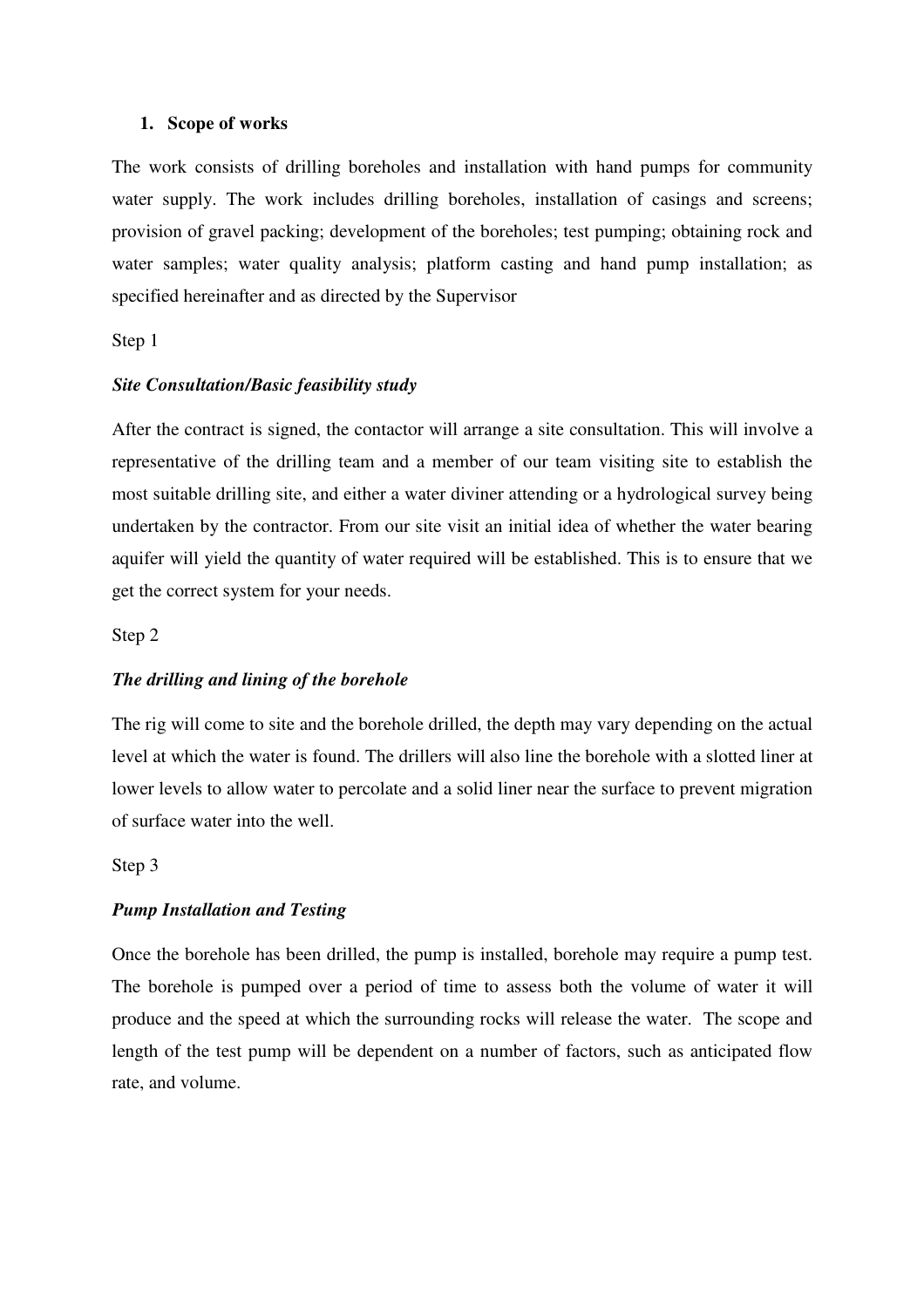## **2. Contract period**

The contractor will start drilling on third week of September (18th September 2017 - 24th September 2017) and finish all his works as agreed in this contract before 12th October 2017.

### **3. Accidents and injuries**

The contractor agrees that TEAM4Ghana (T4G) will not be responsible in case of any accident or injury to persons or employees in connection with the drilling operations.

## **4. Guarantee**

The contractor gives a three month guarantee on all works done and materials used, starting from the day that are part of this contract are finalized.

## **5. Delay due to fault of the contractor**

In the event of unreasonable delay or failure due to the fault of the contractor this contract may be terminated by TEAM4Ghana (T4G) after having given the contractor 7 (seven) days written notice to remedy the delay or failure and the contractor having failed to do so, in that the event TEAM4Ghana (T4G) will only pay for work already completed.

#### **6. Sub-contracting**

Without the written consent of TEAM4Ghana the contractor shall not assign this contract or any part thereof nor without the like consent, shall he make any sub - contract with any person or persons for the execution of any portion of the works.

## 7. **PUMPING / WATER TEST**

The Contractor shall perform test pumping to establish the performance and yield of the borehole, and shall provide a suitable, self-contained, mobile test pumping unit, approved by the Supervisor, for this purpose. The method for varying the discharge rate of the pump will depend on the type of pump used, but the Contractor shall ensure the provision of a suitable means of achieving the range of constant flow rates specified by the Supervisor. Test pumping will comprise continuously pumping the well at maximum yield as specified in the 'Table of Tentative Specifications' for the borehole or at any other rate previously defined between the contractor and TEAM4GHANA, according to the outcome of the drilling. The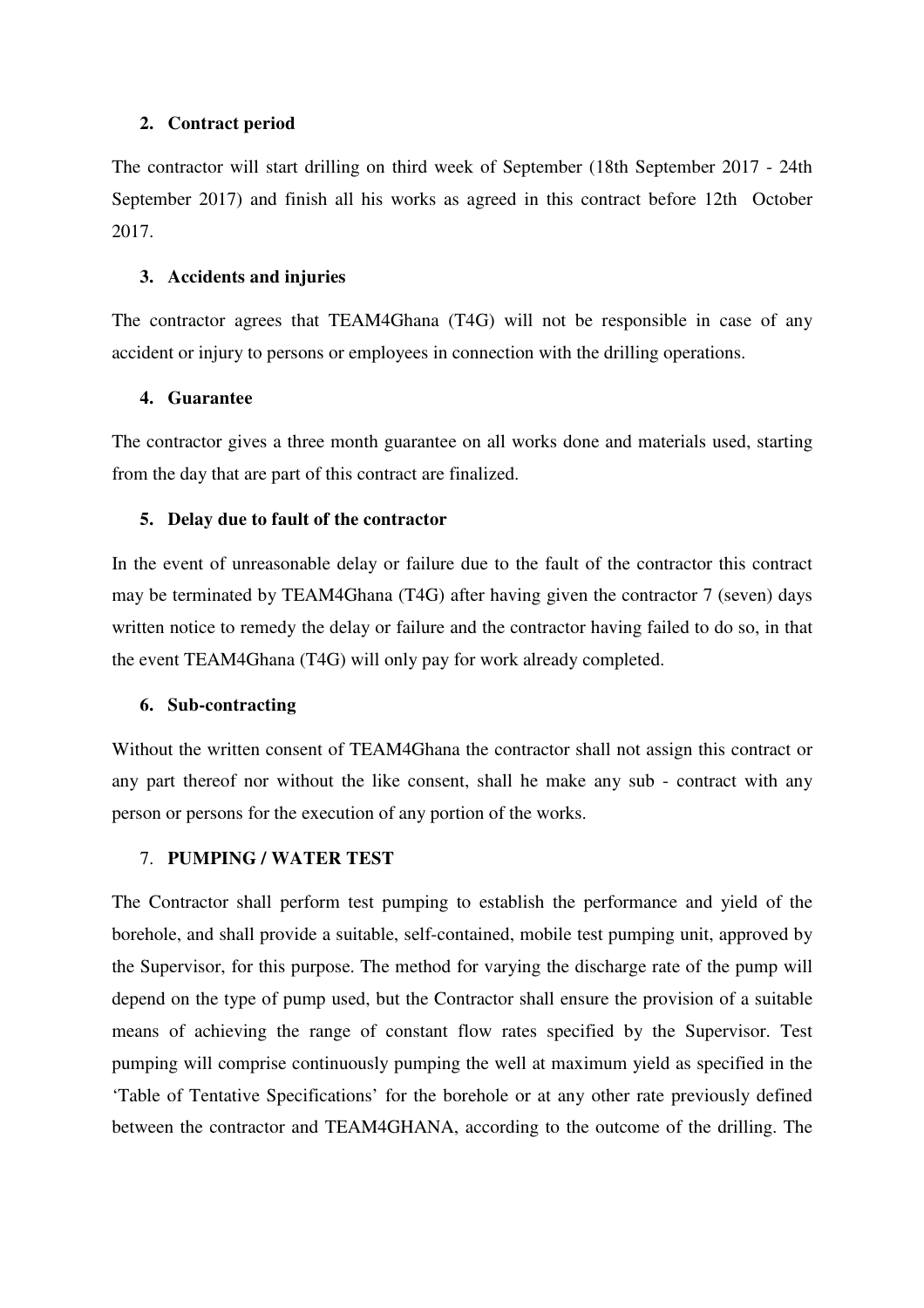duration of the test will be at least the time indicated in the 'Table of Tentative Specifications'

The Contractor shall also take water samples for testing the physio-chemical and bacteriological quality at the end of the test pumping.

## **8. Payment**

The sum to be paid by TEAM4Ghana (T4G) to the contractor for the work described in this contract will depend on the works actually done and the extra costs included as defined in this contract. The contractor shall be paid by TEAM4Ghana (T4G) as follows:

- a. FIRST 60 % UPFRONT PAYMENT TO COVER MATERIALS, MOBILISATION AND TRANSPORT
- b. SECOND 30% ONCE THE WATER QUALITY TEST ARE SATISFIED
- c. FINAL 10 % PAYMENT AT THE END WITHIN THREE WEEKS AFTER **RECEPTION**

However, a first budget approach in which the percentages described above are based is described in Annex 1. The constructor will also supply a detailed and signed invoice of every payment received from TEAM4Ghana (T4G).

TEAM4Ghana (T4G) will transfer these amontus of money to the following bank account:

| <b>Bank Name</b>      | <b>STANBIC GHANA</b>    |
|-----------------------|-------------------------|
| <b>Branch Code</b>    | 041021                  |
| <b>Account Name</b>   | <b>ASIIBISA SILAS A</b> |
| <b>Account Number</b> | 9040 0026 5298 0        |
| <b>Branch</b>         | <b>BOLGATANGA</b>       |

## **9. Supervision**

Both the geophysical survey team and the drilling team will be monitored during their work by a TEAM4Ghana (T4G) fieldworker who will act as supervisor of the works. For the drilling team this person is the first contact person of TEAM4Ghana (T4G). The contractor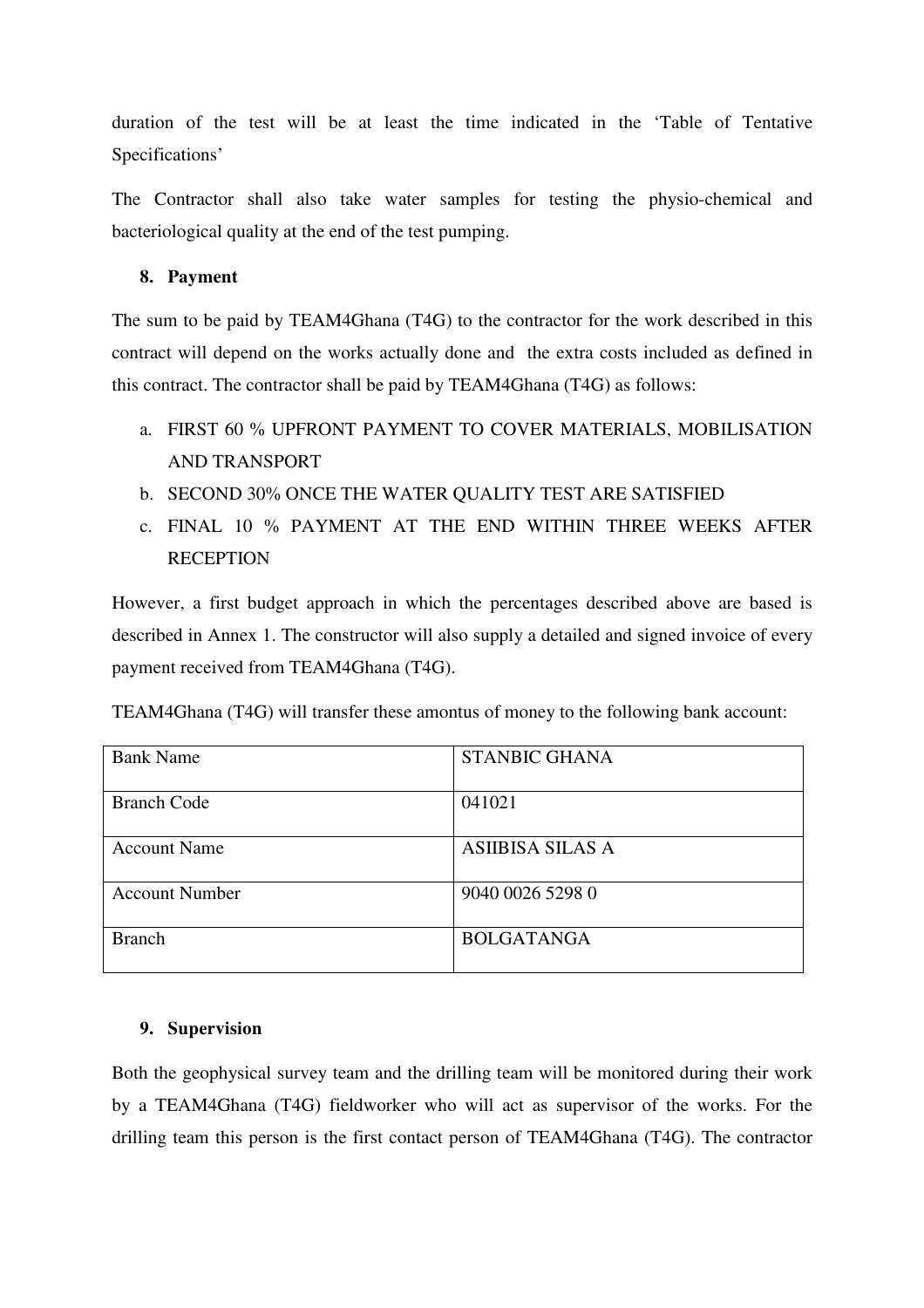accepts the role of the TEAM4Ghana (T4G) supervisor for supervision of geophysical survey and drilling works.

#### **10. Geophysical surveys**

The contractor will execute geophysical surveys at or near the community. The geophysical surveys will be executed by performing Electrical Resistivity Soundings at each location set out in profiles until a suitable location has been found.

#### **11. Drilling sites and accessibility**

After agreement between the involved communities, the drilling contractor and TEAM4Ghana (T4G) about the exact drilling sites, TEAM4Ghana (T4G) will ensure that any required permits are arranged for these sites. The contractor will operate at no charge for using the land required for its equipment and material at the allocated drilling sites. The contractor will be responsible for all the damages occurring outside the allocated sites. The contractor will clear all debris of any kind, and leave the sites, as far as it is possible, in its original condition after the boreholes have been constructed, developed and pump-tested.

#### **12. Abandoned boreholes**

If the contractor is not able to finish the drilling to the required depth (which is at utmost the maximum depth as indicated or has to abandon the borehole due to loss of tools or any other accident or contingency, the contractor will remove the casing or drive pipes already placed in the hole and refill it with clay or concrete, at the contractor's expense. All material extracted from such holes will be considered the property of the contractor. In the case of an abandoned borehole, **TEAM4Ghana (T4G) will not pay for any of the work carried** out and will give advanced authorization for the drilling of a new borehole near the abandoned borehole at the contractor own cost.

#### **13. Information concerning borehole**

The contractor will supply a detailed borehole log of: drilling rates; the appearance of the water; soil sampling details and the types of rock found; type, quality, and size of well casing; position, type, quality, and size of screen; maximum and recommended yield; and other relevant details. The contractor will also as part of this agreement supply Team4Ghana with pictures and video recordings regarding the construction of the borehole at every step.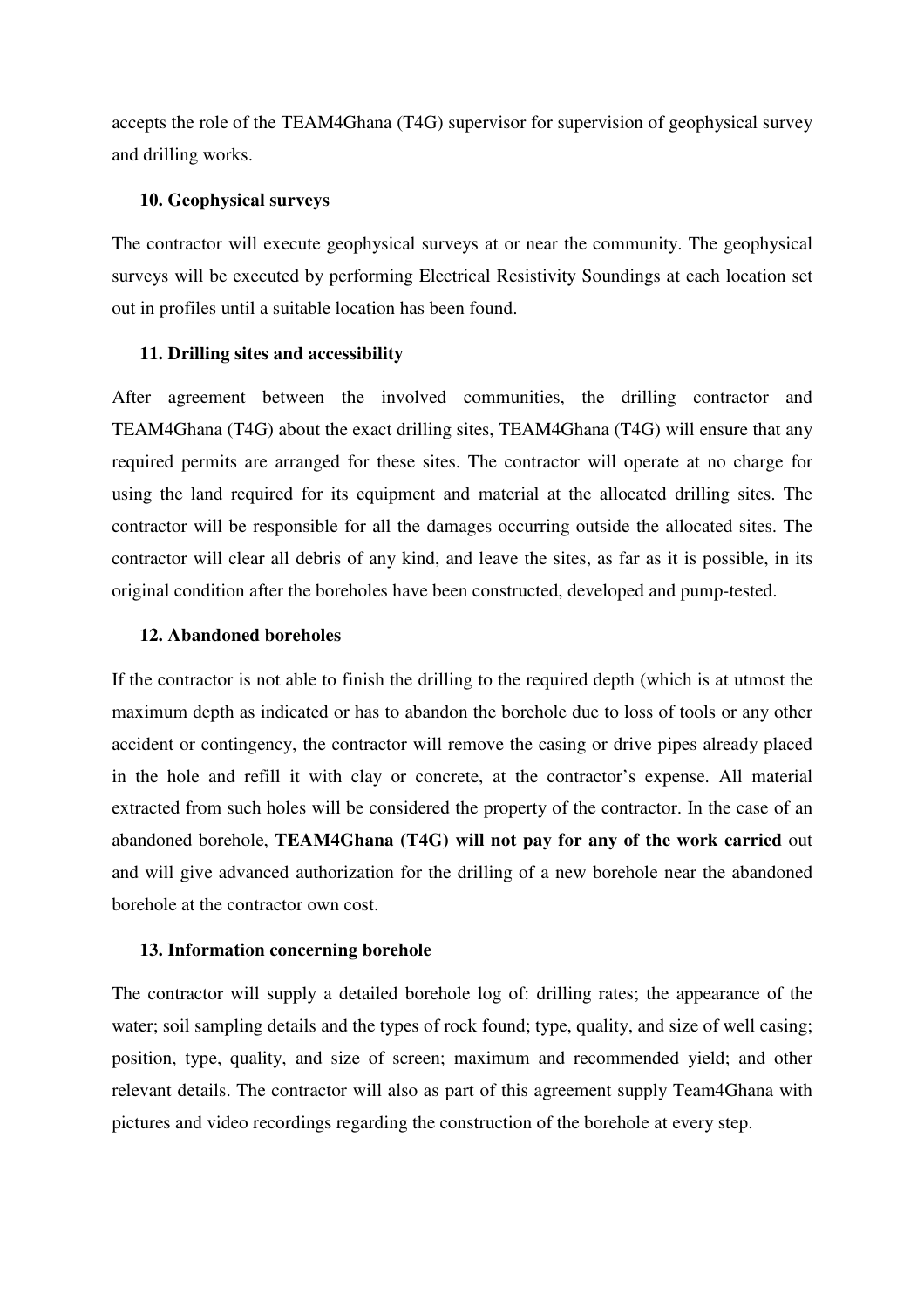### **14. Gravel pack**

If necessary, an artificial, properly graded gravel pack will be placed in the annular space between the borehole wall and the outer face of the casing. The amount used shall be not less than the amount indicated in the 'Table of Tentative Specifications'. Proper techniques will be used for the accurate placing of this pack. The gravel to be used should be clean, wellrounded and the grains should be hard, of alluvial origin and in size between 0,5 to 2,5 cm diameter. The gravel quality and quantity shall be approved by name organization. The cost for the gravel pack is included in the borehole price. Only if more than the quantity indicated in the 'Table of Tentative Specifications' is needed and this is approved by TEAM4Ghana, the extra amount will be compensated against a previously agreed rate as indicated in the Bill of Quantities.

## **15. Drilling equipment and depth of drilling**

The contractor will use drilling equipment capable of drilling to a depth of at least 30% deeper than indicated in the 'Table of Specifications'. The use of rotary or down-the whole hammer (air percussion) rigs is acceptable. The drilling depths indicated in the 'Table of Specifications' should only be regarded as a guide. If the actual characteristics of the borehole being drilled justify any change in these specifications, the contractor will request the authorization of TEAM4Ghana (T4G) for such changes to be made. Such authorization should be in writing with an authorizing signature of the TEAM4Ghana (T4G) supervisor on site or any of his or her superiors.

#### **16. Completion of a borehole**

Drilling of a borehole shall be considered complete and the Contractor be entitled to payment for that borehole according to the agreed prices as indicated in the Bill of Quantities, when the borehole yields the minimum yield defined for that borehole in the 'Table of Tentative Specifications' after the minimum depth for that borehole as defined also in the 'Table of Tentative Specifications' is reached. In this case the contractor will finalize the borehole and hand pump and be entitled to the agreed borehole price.

### **17. Avoiding contamination of the borehole**

The contractor will take maximum care to avoid any physical, chemical or bacteriological contamination of the borehole during and after construction. If water is contaminated due to the contractor's neglect, the contractor will be obliged to carry out all the required operations,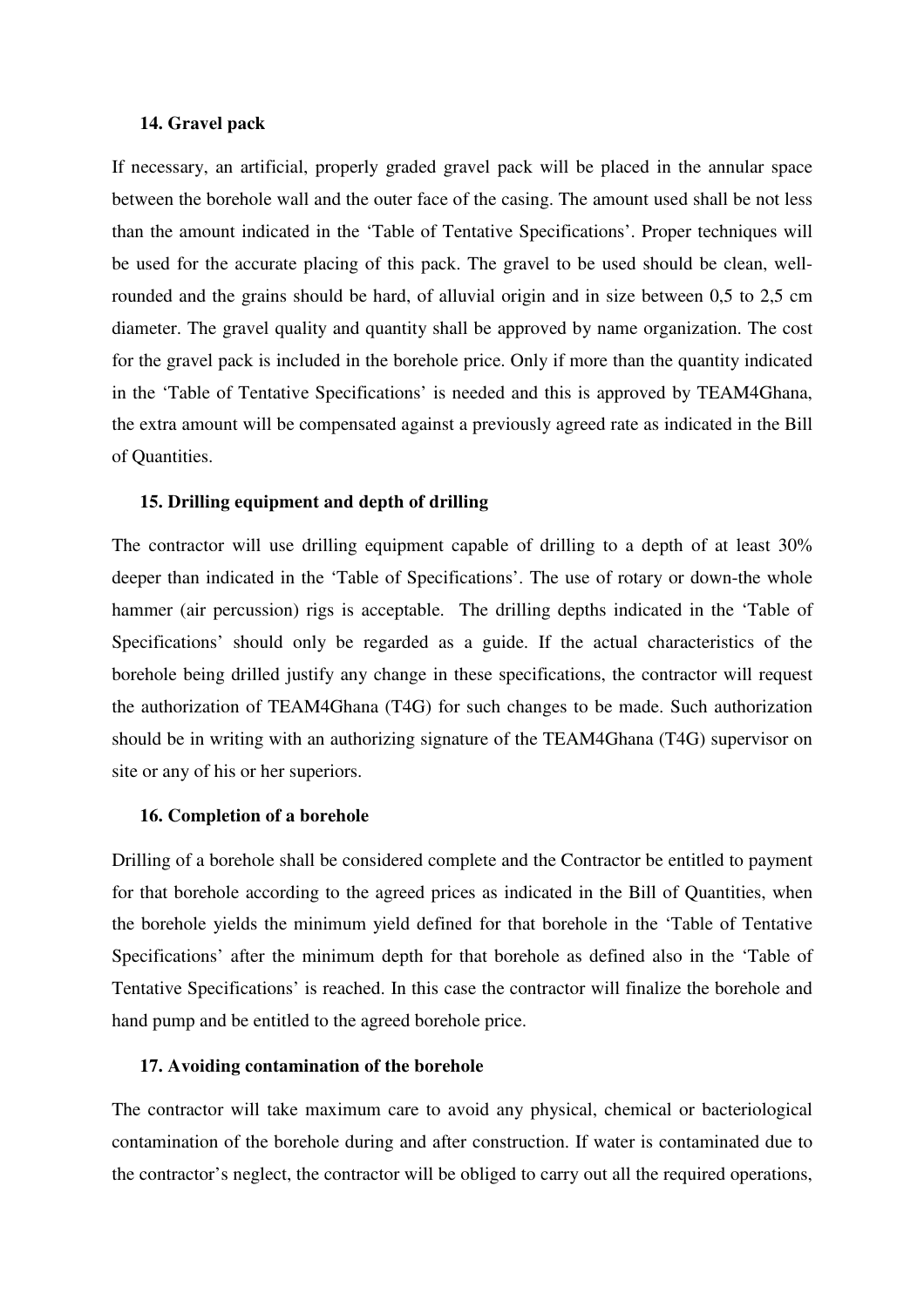at the contractor's cost, to remove such contaminations from the borehole. The placement of a lid over the mouth of the well at any time the drilling rig is not in operation is one of the measures taken by the contractor to avoid any kind of contamination.

#### **18. Borehole plumpness and alignment**

The borehole will be tested for plumpness' and alignment by means of a straight, 12-meterlong, steel pipe that will be passed down the whole depth of the borehole. The pipe will be supplied by the contractor. The pipe should easily pass down the whole depth of the borehole. The deviation from plumpness of the borehole's axis should never be more than two-thirds the inside diameter of the smallest casing. If these minimum requirements are not met, the contractor will, if possible, correct the defects. If not, TEAM4Ghana (T4G) will reject the borehole and no payments will be made for its drilling and completion. This test should normally be executed before pump testing the borehole.

#### **19. Required pumping unit**

The contractor will have a pumping unit capable of discharging 50 per cent more water, at the borehole's pumping water level, than the maximum yield for each borehole indicated in the 'Table of Tentative Specifications'.

#### **20. Borehole development**

Once the borehole construction is finished the borehole will be developed by hydraulic surging (by means of a packer piston or compressed air). The development of the borehole should continue until the water is clear to the satisfaction of the TEAM4Ghana (T4G) supervisor.

#### **21. Borehole sterilization**

Once the borehole has been completed and tested, the contractor will sterilize the borehole with a chlorine solution yielding at least 50 mg/l of active chlorine in all parts of the borehole. The chlorine solution may be prepared from calcium hypochlorite, sodium hypochlorite or gaseous chlorine. The chlorine solution should stay in the borehole for at least four hours at the specified concentration.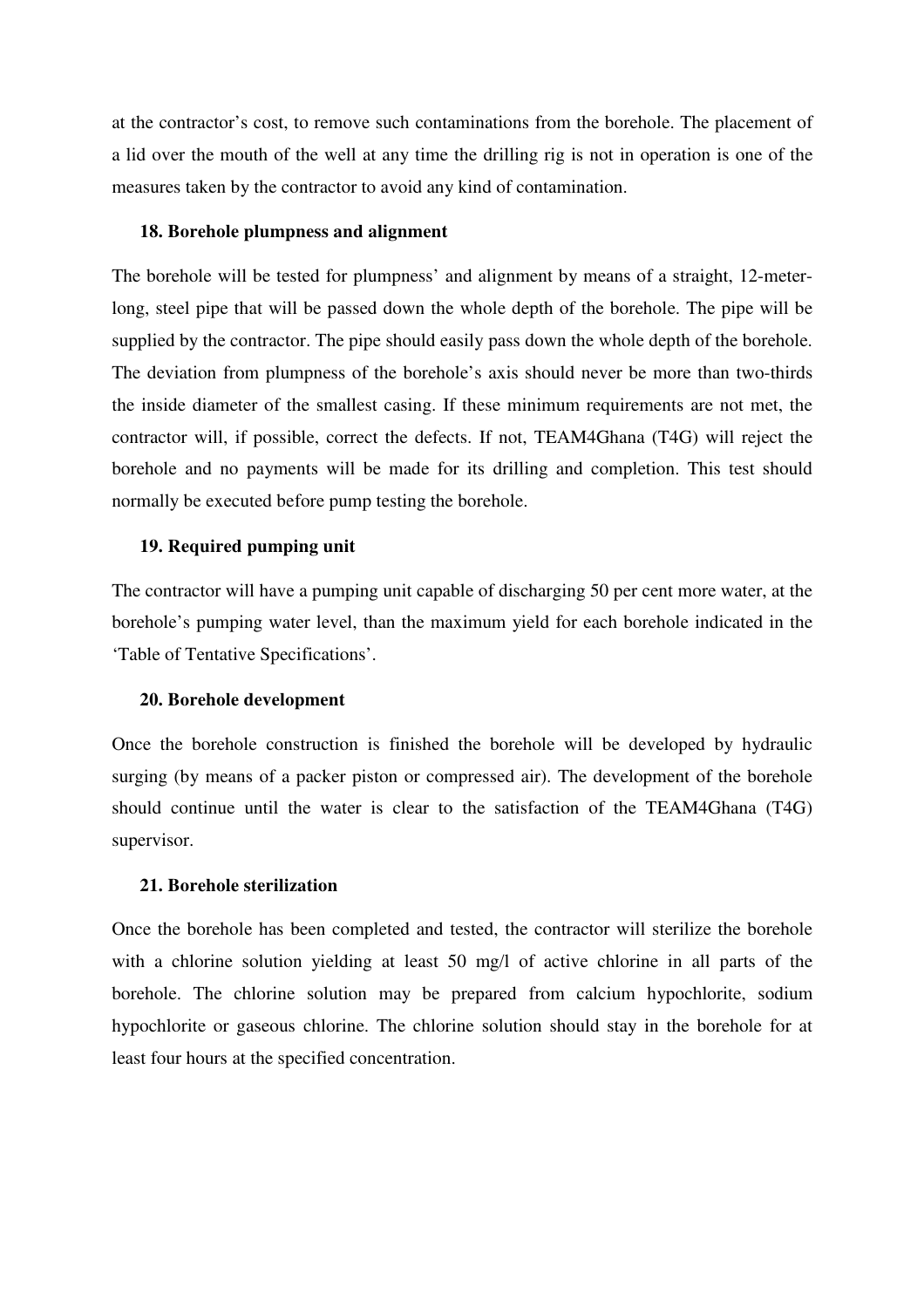## **22. Signatures for approval of this contract**

This contract has been made up in two fold (one for the contractor and one for TEAM4Ghana (T4G)) and is approved by both parties (TEAM4Ghana T4G and the contractor) as shown by the below signatures of representatives of both parties on both copies:

Signed for agreement by (Representative of the) Contractor:

Chief Executiv icer

Signed for agreement by Representative of TEAM4Ghana (T4G):

TE  $M40$ ana **CKATT** 4) 690318642 ore **COM** Harriss ROBERTO LÓPEZ ESTEDAN  $71293774 - F$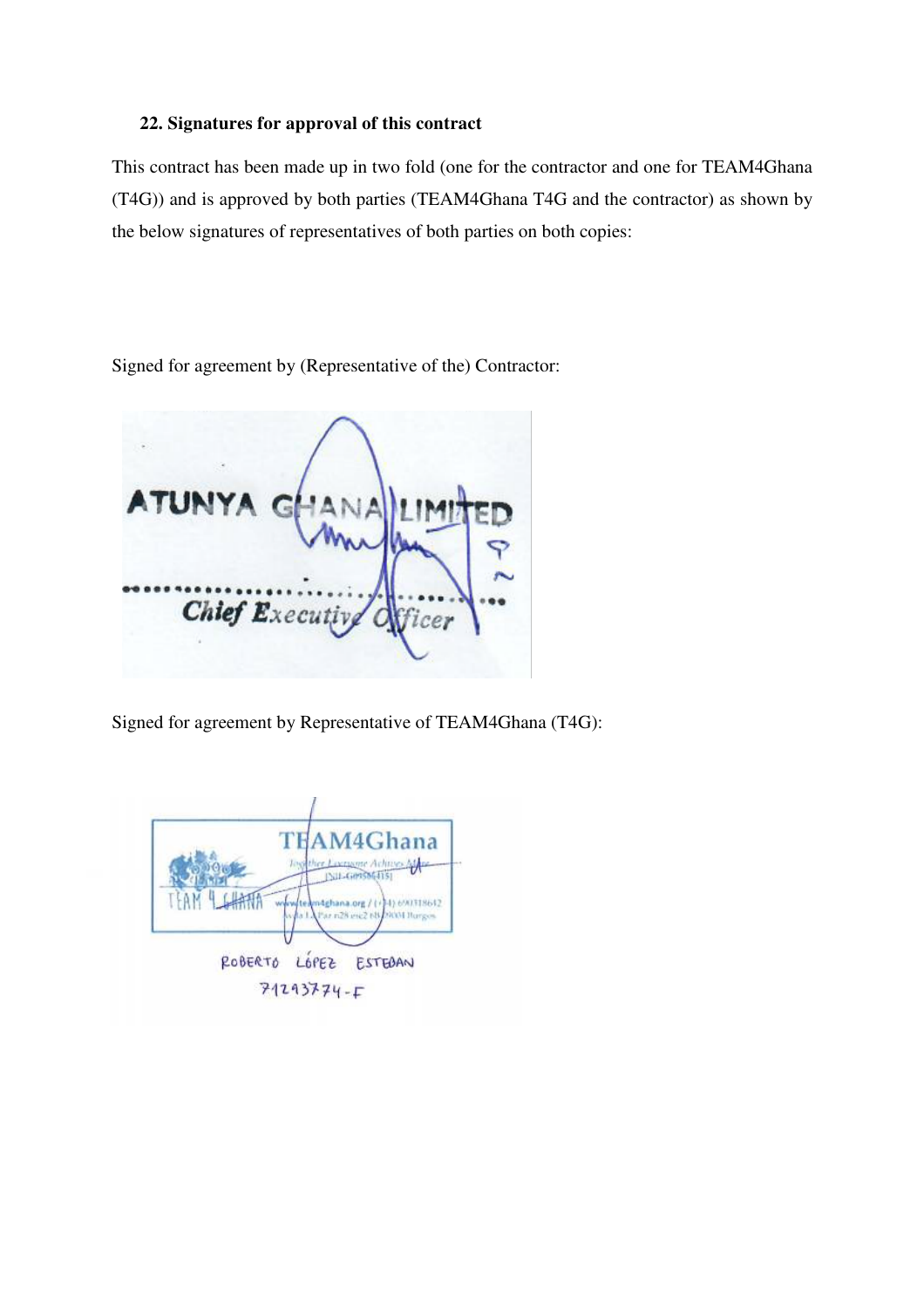## *Table of Tentative Specifications*

| <b>Borehole</b> | Minimum     | <b>Drilling</b> | Outer and    | Mini  | <b>Maximum</b> | Length | Length | Minimum     | <b>Required</b> | Required   | <b>Minimum</b> | Quality     |
|-----------------|-------------|-----------------|--------------|-------|----------------|--------|--------|-------------|-----------------|------------|----------------|-------------|
| location        | annular     | diameter        | inner        | mum   | drilling       | of     | of     | amount      | minimum         | minimum    | required       | and type of |
|                 | space for   | (mm)            | diameter     | quali | depth (m)      | casing | screen | of gravel   | time<br>of      | time<br>of | yield          | hand pump   |
|                 | filling     |                 | casing<br>of | ty of |                | (m)    | (m)    | pack<br>(in | borehole        | continuous | (I/hour)       |             |
|                 | with        |                 | and          | casin |                |        |        | kg)         | developme       | test       |                |             |
|                 | gravel      |                 | screens      | g     |                |        |        |             | (in<br>nt       | pumping    |                |             |
|                 | pack<br>(in |                 | (mm)         | and   |                |        |        |             | hours)          | (in hours) |                |             |
|                 | inches)     |                 |              | scree |                |        |        |             |                 |            |                |             |
|                 |             |                 |              | ns    |                |        |        |             |                 |            |                |             |
|                 | 1,5         |                 |              |       |                |        |        |             |                 |            | 500            |             |
|                 |             |                 |              |       |                |        |        |             |                 |            |                |             |
|                 |             |                 |              |       |                |        |        |             |                 |            |                |             |
|                 |             |                 |              |       |                |        |        |             |                 |            |                |             |
|                 | 1,5         |                 |              |       |                |        |        |             |                 |            | 500            |             |
|                 |             |                 |              |       |                |        |        |             |                 |            |                |             |
|                 |             |                 |              |       |                |        |        |             |                 |            |                |             |
|                 | 1,5         |                 |              |       |                |        |        |             |                 |            | 500            |             |
|                 |             |                 |              |       |                |        |        |             |                 |            |                |             |
|                 |             |                 |              |       |                |        |        |             |                 |            |                |             |
|                 | 1,5         |                 |              |       |                |        |        |             |                 |            | 500            |             |
|                 |             |                 |              |       |                |        |        |             |                 |            |                |             |
|                 |             |                 |              |       |                |        |        |             |                 |            |                |             |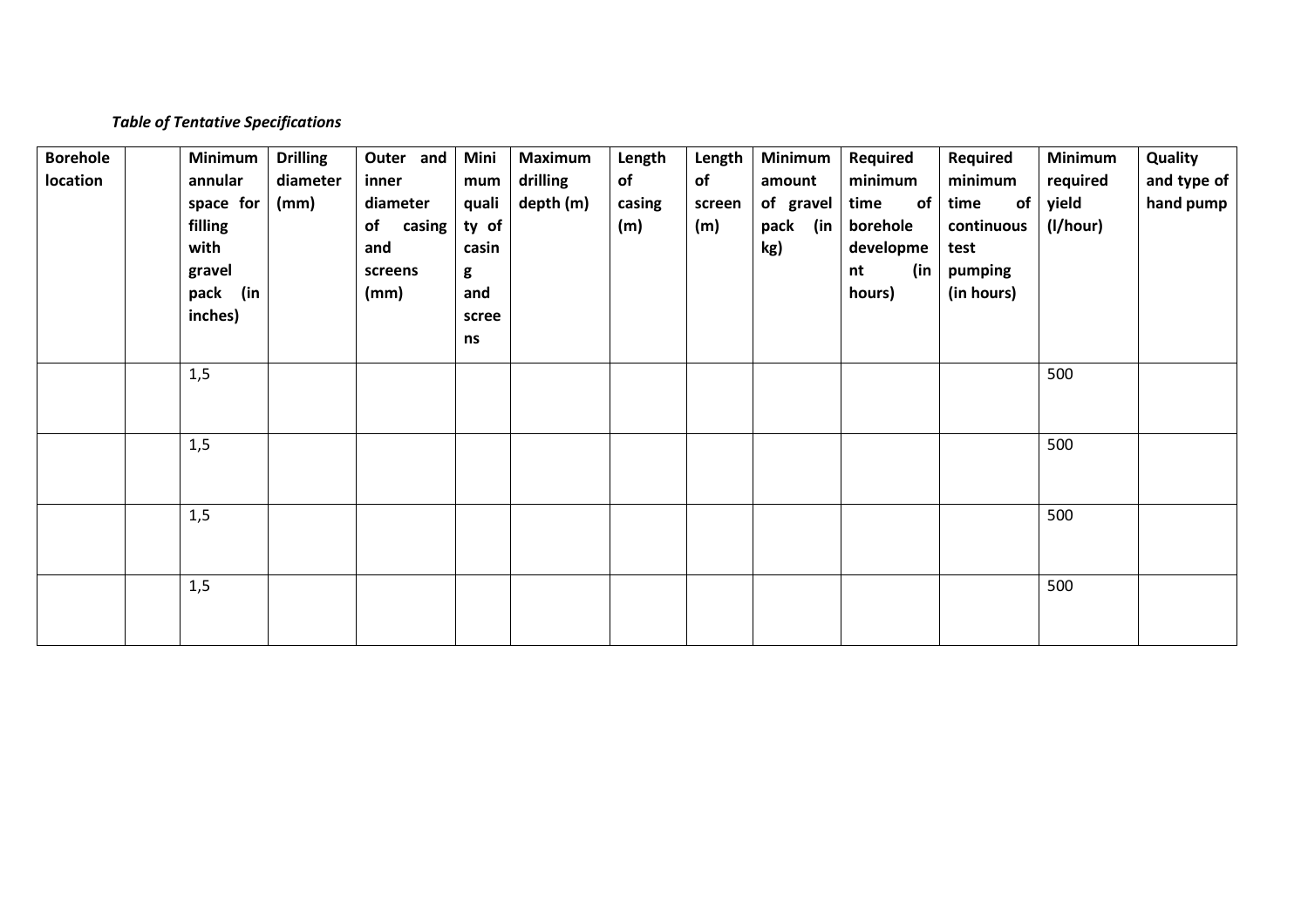# **ANNEX1. BILLS OF QUANTITIES FOR THE DRILLING, CONSTRUCTION, TESTING AND HANDPUMP INSTALLATION OF A SUCCESSFUL BOREHOLES**

| <b>ITEM</b>    | <b>DESCRIBPTION</b>                                                                                                          | <b>UNIT</b> | <b>QTY</b>   | <b>RATE</b><br>$(GH \n$ | <b>AMOUNT</b><br>(GH) |
|----------------|------------------------------------------------------------------------------------------------------------------------------|-------------|--------------|-------------------------|-----------------------|
| А.             | <b>MOBILIZATION</b>                                                                                                          |             |              |                         |                       |
| 1              | Mobilization and Demobilization to and from site                                                                             | LS          |              |                         | 1400.00               |
| $\overline{2}$ | Mounting / Dismounting at each site                                                                                          | LS          |              |                         | 400.00                |
|                |                                                                                                                              |             |              |                         |                       |
| В.             | <b>Moving Between Work Sites</b>                                                                                             |             |              |                         |                       |
| 1              | Move Site 0-10Km                                                                                                             | Km          | 10           | 15.00                   | 150.00                |
| $\overline{2}$ | Move site 10-20Km                                                                                                            | Km          | 20           | 20.00                   | 400.00                |
| 3              | Move site beyond 30Km                                                                                                        | Km          | 30           | 20.00                   | 600.00                |
|                |                                                                                                                              |             |              |                         |                       |
| C              | <b>Borehole Drilling</b>                                                                                                     |             |              |                         |                       |
| 1              | Drilling through over burden and high weathered rock for<br>completion of 126mm diameter borehole in any type of rock        | M           | 30           | 50.00                   | 1500.00               |
| $\overline{2}$ | Drilling through poorly weathered to fresh rock with D.T.H. for<br>completion of 126mm diameter borehole in any type of rock | M           | 14           | 80.00                   | 1120.00               |
| D              | <b>Borehole Construction</b>                                                                                                 |             |              |                         |                       |
| 1              | Supply and install 126mm/140mm pvc casing                                                                                    | M           | 30           | 6.00                    | 180.00                |
| $\overline{2}$ | Supply and install 126mm/140mm pvc screens                                                                                   | M           | 14           | 6.00                    | 84.00                 |
| 3              | supply and centralizer on 126mm casing and screens                                                                           | No.         | $\mathbf{1}$ | 8.00                    | 8.00                  |
| 4              | Supply and place gravel as in design type A.                                                                                 | M           | 5            | 25.00                   | 125.00                |
| 5              | Supply cement, mix and place grout above gravel as in a sign<br>type A.                                                      | M           | 5            | 20.00                   | 100.00                |
| 6              | Backfill annulus above grout seal as in design type A.                                                                       |             | 15           | 5.00                    | 75.00                 |
| $\overline{7}$ | Supply cement, mix and place grout above backfill as in design<br>type A.                                                    |             | 18           | 5.00                    | 90.00                 |
|                |                                                                                                                              |             |              |                         |                       |
| E              | <b>Borehole Development</b>                                                                                                  |             |              |                         |                       |
| $\mathbf{1}$   | Develop borehole by surging with compressed air and air-                                                                     | Hrs.        | 3            | 18.00                   | 54.00                 |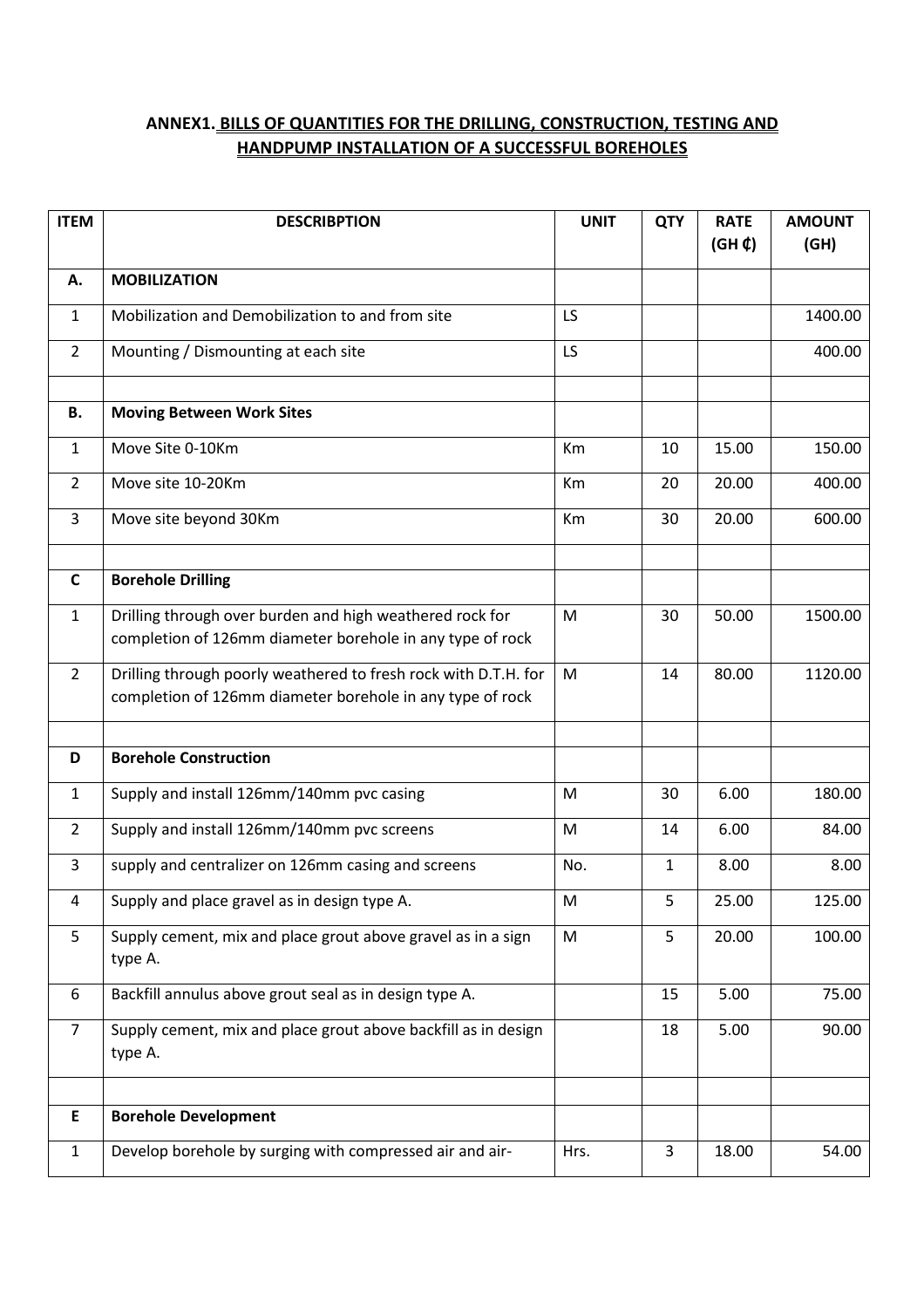|                | lifting                                                                                                                                           |                |                |        |         |
|----------------|---------------------------------------------------------------------------------------------------------------------------------------------------|----------------|----------------|--------|---------|
| $\overline{2}$ | Develop borehole by horizontal jetting and air-lifting pumping                                                                                    | Hrs.           | $\overline{2}$ | 35.00  | 70.00   |
| F              | <b>Test Pumping</b>                                                                                                                               |                |                |        |         |
| $\mathbf{1}$   | Supply and install equipment for carrying out test hand pump<br>boreholes                                                                         | No.            | $\mathbf{1}$   | 55.00  | 55.00   |
| $\overline{2}$ | Carry out constant discharge test for boreholes                                                                                                   | Hrs.           | 30             | 22.00  | 660.00  |
| 3              | Carry out recovery test for boreholes                                                                                                             | Hrs.           | 15             | 14.00  | 210.00  |
|                | <b>TO COLLECTION</b>                                                                                                                              |                |                |        | 7281.00 |
| G.             | <b>Water Quality Test</b>                                                                                                                         |                |                |        |         |
| 1              | Take, label and store sample of water from borehole                                                                                               | Sample         | $\mathbf{1}$   | 55.00  | 55.00   |
| $\overline{2}$ | Carry out chemical analyses as specified                                                                                                          | Sample         | 1              | 60.00  | 60.00   |
| 3              | Carry out bacteriological analyses as specified                                                                                                   | Sample         | 1              | 65.00  | 65.00   |
|                |                                                                                                                                                   |                |                |        |         |
| н              | <b>Abandonment of Test Hole</b>                                                                                                                   |                |                |        |         |
| $\mathbf{1}$   | Back unsuccessful boreholes as specified                                                                                                          | No.            | $\mathbf{1}$   | 28.00  | 28.00   |
| $\mathbf{I}$   | <b>Borehole Capping/Bail plug</b>                                                                                                                 |                |                |        |         |
| 1              | Supply and fix suitable cap on specified                                                                                                          | No.            | 1              | 18.00  | 18.00   |
| $\overline{2}$ | Supply and fix bail plug on bottom as in design type A                                                                                            | No.            | $\mathbf{1}$   | 28.00  | 28.00   |
|                |                                                                                                                                                   |                |                |        |         |
| J              | <b>Borehole Concrete Pad</b>                                                                                                                      |                |                |        |         |
| $\mathbf{1}$   | Plain in situ concrete (1:3:6-19mm aggregate) in Dwarf walls<br>and drains                                                                        | M <sub>3</sub> | $\mathbf{1}$   | 320.00 | 320.00  |
| $\overline{2}$ | Plain in situ vibrated concrete (1:2:4-19) pad and platform                                                                                       | M <sub>3</sub> | $\overline{2}$ | 340.00 | 680.00  |
| 3              | Steel fabric mesh reinforcement ref No. 65 (Weighing<br>2.34Kg/Sqm) with 300mm minimum side laps both ways<br>(measured net) in: Pad and Platform | M <sub>2</sub> | 6              | 58.00  | 348.00  |
| 4              | Form foundation bolt iron grid with 4 No. 16mm diameter<br>bolts linked with 12mm diameter. Stainless steel bars 4mm<br>center as per drawing     | No.            | $\mathbf{1}$   | 80.00  | 80.00   |
| 5              | Sawn formwork to: Vertical sides dwarf wall, platform,                                                                                            | M <sub>2</sub> | 26             | 7.00   | 182.00  |